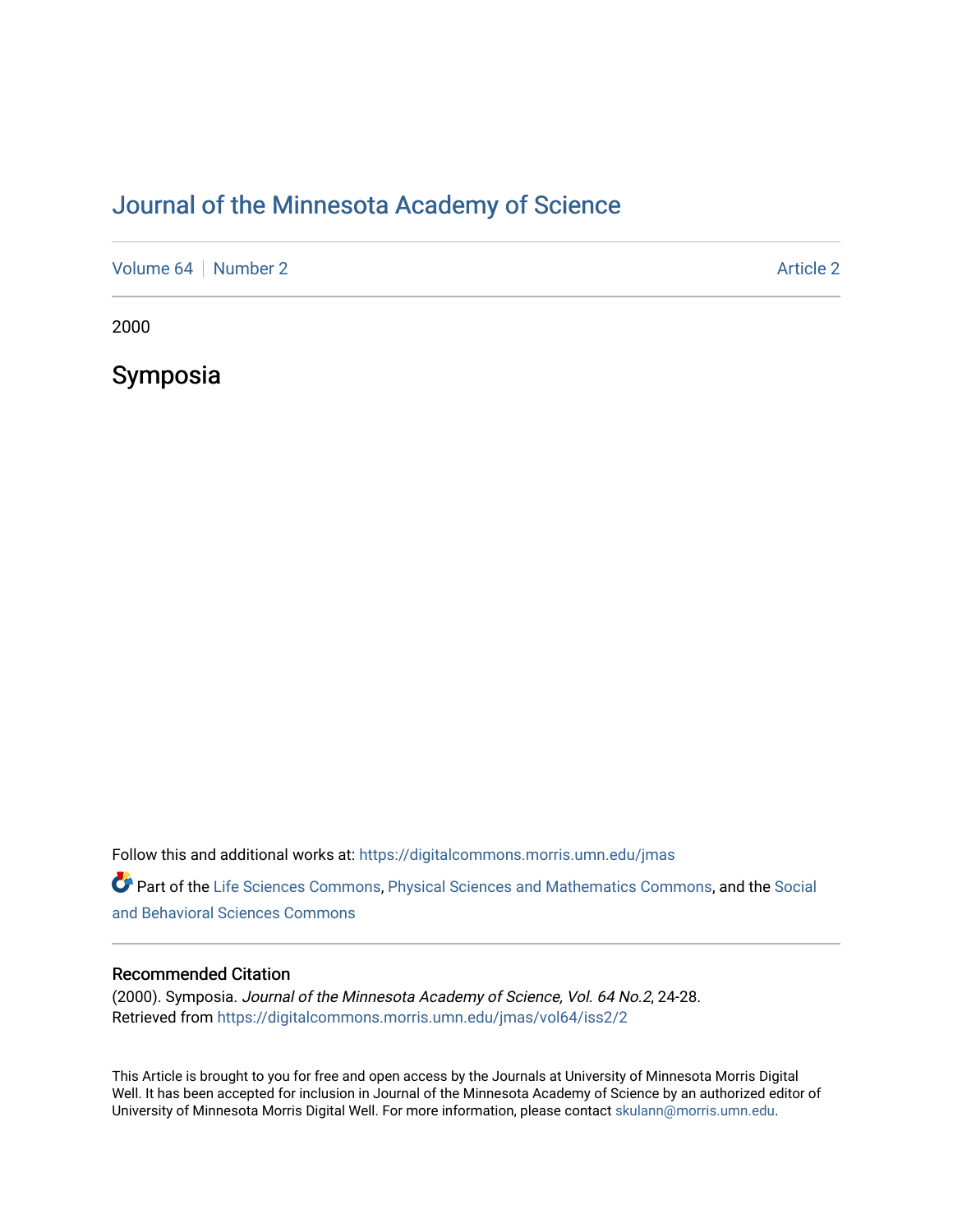# **SYMPOSIA**

# **STRUCTURAL BIOLOGY**

### **MAP KINASE MEDIATED ACTIVATION OF NHEl BY LYSOPHOSPHATIDIC Acm AND PHENYLEPHRINE.**

*Joseph* J. *Provost and Mark A. Wallert, Departments of Biology and Chemistry, Moorhead State University, Moorhead, MN 56563* 

The sodium hydrogen exchanger **1** (NHEl ) is important in maintenance of intracellular pH (pH1) and is highly regulated by growth factors, hormones and extracellular matrix proteins. Alteration in the regulation of NHEl is suspected to play a *:ole*  in several diseases including neoplastic transformation, hypertension and ischemia. Protein kinases have long been thought to be involved in the activation of NHE1. In both smooth muscles and cardiac cells, PKC is an important component of NHEl regulation. In other proliferative cells, growth factors are thought to regulate NHE1 activity through two protein kinases mitogen activated protein kinase (MAPK) and ribosomal S6 Kinase. It is likely that there is a convergence of G protein coupled receptor signaling to NHE via MAPK.

Two different G-protein linked receptor agomsts, Iysophosphatidic acid (LPA) or phenylephrine (PE), lead to a rise in the steady-state pHi. LPA induced an alkaline shift in pHi- dependence of 0.15 to 0.20 pH units. To determine the possible upstream effectors of NHE1, the activation of several potential signaling molecules were investigated. LPA stimulation lead to an increase in the phosphorylation of the epidermal growth factor receptor. Both PE and LPA increaced phospholipase D activity nearly three fold over basal levels. An increase in the phosphorylation state of MAPK was observed for both LPA and PE stimulation. The MAPK response was greater for LPA than for PE, indicating a difference in activation mechanism. Addition of PMA lead to a robust activation of PLO, MAPK and NHE activity. Whereas both PKC inhibitors, staurosporine and Ro-318220 inhibited PE stimulated MAPK activity. These data indicate that both G-protein coupled agonists activate NHEl through pathways that converge at MAPK.

### **MOLECULAR MODELING OF THE BACTERIAL PYROGENIC TOXIN SUPERANTIGEN (PTSAG) FAMILY**

*David Mitchell", Matthew Wiisanen", Douglas Ohlendory@, and Patrick Schlievert'; "College of St. Benedict/St.John's Uni*versity, Biology Department, Collegeville, MN, 56321; <sup>@</sup>Bio*chemistry Department, University\_ of Minnesota, Medical School, Minneapolis, MN 55455; Microbiology Department, University of Minnesota Medical School, Minneapolis, MN 55455.* 

Particular strains of the bacteria *Staphylococcus aureus* and *Streptococcus pyogenes* produce a family of exotoxins collectively referred to as the pyrogenic toxin superantigens (PTSAgs) for their ability to induce fever, overstimulate T lymphocytes, and enhance the lethality of endotoxins in infected individuals. Members of the PTSAg family include staphylococcal enterotoxins A-J (minus F), streptococcal scarlet fever toxins A-L (minus B), and toxic shock syndrome toxin-I. Three dimensional structural studies have demonstrated that the PTSAgs have a conserved two domain fold that may have appeared as the result of a gene recombination event among a small subset of immune system modulating agents these bacteria produce. PTSAgs exert their biological effects by positioning themselves as a bivalent bridge between class II major histocompatability and T cell receptor molecules and triggering the overstimulation of the immune system. Molecular modeling of the PTSAgs has identified some of the structural characteristics that distinguish subsets within this family and the possible biological function of key surfaces. This project has also been a mechanism to illustrate the relationship between protein structure and function in biology.

# **How WATERMELON SEEDS SPIT OUT MAI.ATE DEHYDROGENASE**

*Bryan Co~ University of Minnesota* 

Proteins encoded in the nuclei of eukaryotic cells are utilized at various locations throughout the cell (i.e. cytoplasm, cell membranes, and a variety of organelles). One mechanism that is used to target proteins to organelles is an amino terminal pre-sequence. These pre-sequences are transcribed adjacent to the protein sequence and are translated in the cytosol. They result in a protein that is different from the form eventually isolated within the organelle. These translocatable proteins contain anywhere from 20 to 40 or more additional residues at the amino terminal end. The structure of these cleavable "precursor" proteins prior to translocation is still somewhat unclear. There is also uncertainty about the significance of the translocation sequences for identifying different organelles (e.g. mitochondria, vs cholorplasts vs glyoxysomes etc.) Nevertheless upon biosynthesis, these "precursor" proteins are translocated and during or after import the pre-sequence is proteolitically removed. The mature or organelle form of the protein is biologically active and missing the translocation segment. We have determined the crystal structures of precursor glyoxysomal malate dehydrogenase and its proteolytically cleaved mature form from watermelon, both to a resolution of 2.5 angstroms. A brief structural comparison of the two structures will be presented to help understand how these pre-sequences function in the import mechanism of glyoxysomes. (Supported by a grant from the NSF - MCB 9603656)

## **RNA CHAPERONE ACTIVITY OF THE HIV-I NUCLEOCAPSID PROTEIN**

*Karin Muster-Forsyth, Barden Chan, Anil Mang/a, Michele Seffernick and Wai-Tak Yip University of Minnesota, Depart~t of Chemistry, 207 Pleasant Street SE, Minneapolis, MN55455* 

An initial and key step in HIV-1 reverse transcription involves hybridization of one strand of the acceptor stem of a involves hybridization of one strand of the acceptor stem of a specific host cell tRNA (human tRNA<sup>Lys,3</sup>) to the primer binding site on the RNA genome. The HIV nucleocapsid protein (NC) greatly accelerates primer/template binary complex formation in vitro. We are investigating the mechanism of NC's RNA chaperone activity, specifically as related to tRNA primer annealing. Our previous fluorescence resonance energy transfer (FRET) studies showed that the tRNA acceptor stem is not substantially unwound by NC in the absence of the RNA genome, that is, unwinding is not separable from hybridization (B. Chan, et al (1999) Proc. Natl. not sensitive to more subtle tRNA conformational changes that may be induced upon NC binding, we have developed a novel metal cleavage assay to probe this question further. We show that terbium  $(Tb<sup>3+</sup>)$  is a sensitive probe of tRNA folding, and that NC binding initially disrupts the D-loop/TYC-loop interaction at the comer of the L-shaped structure. At higher concentrations of NC, the tRNA backbone is significantly more accessible to  $\text{Tb}^{3+}$  than in the absence of NC, and cleavage is increased throughout most of the tRNA structure. Thus, NC binding induces a relatively uniform "loosening" of the tRNA to a conformation that may resemble the secondary cloverleaf structure more closely than the L-shaped tertiary conformation. A mutant form of NC that has both of its CCHC zinc-binding motifs mutated to SSHS is expected to be severely defective in binding zinc. Nevertheless, this mutant anneals tRNA to the PBS at a rate that is significantly increased relative to wildtype NC. Thus, zinc coordination by NC is not a prerequisite for tRNA primer annealing.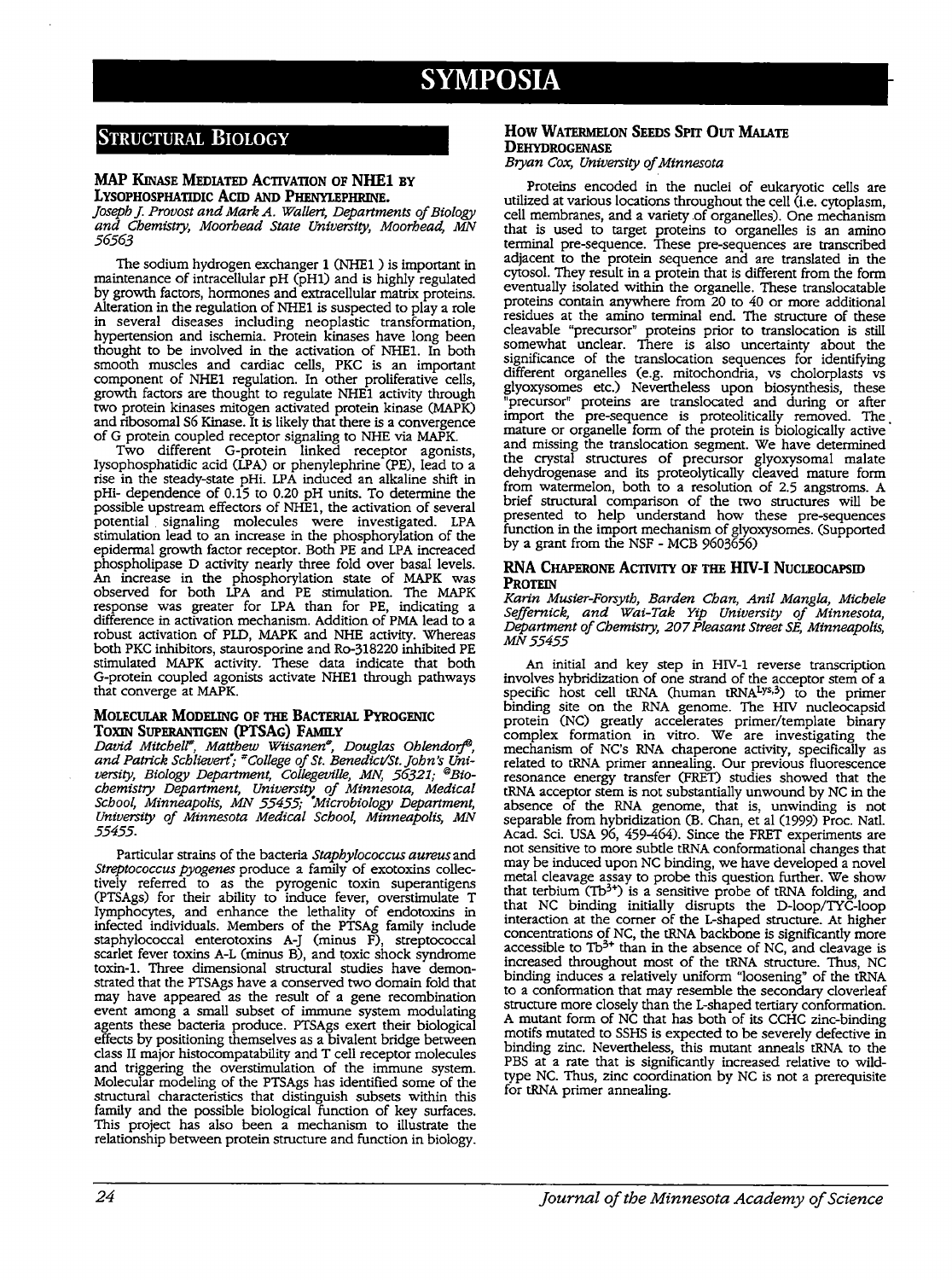## **DIRECT VISUALIZATION OF THE CALMODULIN SUBUNIT OF PHOSPHORYLASE** *B* **KINASE VIA SUBUNIT ExCHANGE AND ELECTRON MICROSCOPY**

*Kenneth W. Trax!er1, Mona* T. *Norcum2, James F. Hainfeld3, and Gerald M. Carlson4. 1 Department of Chemistry, Bemidji -State University, Bemidji, Minnesota 56601,* <sup>2</sup>*Department of Biochemistry. University of Mississippi Medical Center, Jackson, Mississippi 39216, 3Biology Department, Brookhaven National Laboratory, Upton, New York 11973, and* <sup>4</sup>*Division of Molecular Biology and Biochemistry, University of Missouri* - *Kansas City, Kansas City, MO 64110-2499.* 

Calmodulin is a tightly bound, intrinsic subunit (d) of the hexadecameric phosphorylase-*b* kinase holoenzyme, (abgd)<sub>4</sub>. The exchange of exogenous calmodulin for the intrinsic d subunit has been observed in the past [Picton, C., Klee, C. B. and Cohen, P. (1980) *Eur. J. Biochem.* 111, 553-561],but at a<br>rate of only 15% per week. To accelerate and optimize this exchange in order to introduce derivatized molecules of calmodulin into the phosphorylase-b kinase holoenzyme, we have exploited previous findings demonstrating that incubation of the enzyme with low concentrations of urea in the absence of  $Ca^{2+}$  ions causes the specific dissociation of only the d subunit [Paudel, H. K and Carlson, G. M. (1990) *Biochem. ].* 268, 393-399]. In this study, we have incubated phosphorylase-b kinase with excess exogenous calmodulin and a threshold concentration of urea to promote exchange of calmodulin for the d subunit. Size exclusion-HPLC was used to remove the excess calmodulin from the enzyme. The chromatography also resolved the phosphorylase-b kinase into two distinct peaks. Transmission electron microscopy revealed that the more massive of the two is composed of clusters of molecules, while the less massive species contains individual, hexadecameric phosphorylase- $b$  kinase molecules. Using metabolically labeled  $\left[^{35}S$ calmodulin to allow quantification, we were able to measure exchange of approximately 10% of all d subunits within 1 hour. Calmodulins that were derivatized with Nanogold™ were exchanged under the conditions described above. Freeze dried grids of the exchanged, purified enzyme were prepared and visualized by scanning transmission microscopy. These images allow the placement of the d subunit within the holoenzyme.

# PROBING THE LIGAND BINDING SPECIFICITY OF PROTEIN **DISULFIDE lsOMERASE**

*Robert Navia,* U. *of South Dakota School of Medicine, 414 FAst Clark Street, Vermillion, SD 57069* 

Protein disulfide isomerase (PDI) catalyzes the folding of a diverse group of proteins during their synthesis in the rough endoplasmic reticulum of eukaryotic cells. PDI assists in the folding of proteins by allowing the oxidation, reduction, and isomerization of disulfide bridges during protein folding. Two thioredoxin-like active sites participate in the isomerase function of this redox chaperone. In addition, PDI is a subunit two enzymes (prolyl-4-hydroxylase (P4H) and microsomal triglyceride transfer protein (MTP)) involved in co- and post-translational modification and assembly in the cell. We have identified a peptide binding site on PDI which functions in PDI-assisted folding, P4H, and MTP activity. Using site-directed mutagenesis and truncation mutation, we have demonstrated both the thioredoxin-like active sites and the peptide binding site participate in PDI function. Because of the wide range of activities of this multifunctional protein, we the wide range of activities of the ligand binding specificity of PDI using phage display screening. Two display phage libraries screened, each expressing a minor recombinant coat protein (pIII) engineered to display random heptapeptides or dodecapeptides. No preference for ligand binding of hydrophobic vs. hydrophilic peptides was noted. However, significant positional preferences for amino acids were identified. A motif including consecutive hydroxyamino acids was also noted. Finally, a preference for proline was also noted. This preference for ligand containing Proline may indicate the enzyme's role in P4H function or suggest Proline affects the conformation for pIII peptide presentation.

# BUSINESS AND ECONOMICS

# **MANAGERS' CORRECTIVE REsPONSES TO OPERATIONAL VARIANCES**

#### *James K. Kennedy, DBA, Northern State University, 1200 South Jay Street, Aberdeen, SD 57401*

Variance analysis, investigation, and correction are important operational control processes in modern organizations. Recent empirical accounting studies addressing variance investigation and the related topic of performance evaluation suggest that managers' subsequent corrective responses to operational variances are significantly influenced by their initial judgments as to variance causality To conceptualize managers' causal judgment processes, studies have relied on attribution theory, a cognitive theory of perceived causality, while also utilizing the Green and Mitchell [19791 where also unimize the Green and Mitchell [1979]<br>attribution/behavior model. The Green and Mitchell [1979] a two-stage process in which managers observing an operations variance first attempt to diagnose the cause of the variance and their initial causal attributions or judgments are then combined with organization norms and policies to produce appropriate corrective responses. Following their initial attributions of variance causality, one subsequent corrective response to which lower and middle managers in large organizations typically are limited is submission of some form of internal disclosure report to higher management who possess authority to take more stringent corrective action. Often such disclosure reports amount to a performance evaluation of the employee directly responsible for the variance in which the lower or middle manager argues that the variance was caused by either: 1) personal shortcomings of the employee, or 2) situational problems beyond the employee's control. Accordingly, a manager who attributed a vanance to more personal factors on the part of the responsible employee, such as lack of ability or effort, would subsequently be expected to cite and emphasize negative past performance facts about the employee to justify the initial attribution. Conversely, it is reasoned that a manager attributing the variance to more situational factors beyond the responsible employee's control, such as task difficulty or bad luck, would then disclose and underscore positive past performance facts to stress the employee's overall competence and thus deflect blame. This presentation explains the theoretical background for a follow-up study examining middle managers' variance investigation and disclosure processes.

#### **NATIVE AMERICAN ENTREPRENEURSHIP: PSYCHOGRAPHIC CHARACTERISTICS AND SOCIOECONOMIC INHIBITORS TO BUSINESS SUCCESS**

*Tbomas W. Garsombke, Associate Professor of Management, Department of Management, Engel Hall 234, St. John's University, Collegeville, Minnesota 56321* 

This research provides a comparison of Minnesotan and Wisconsin Native American entrepreneurs with non-Native American entrepreneurs. The study was funded by an University of Wisconsin Research Grant and is part of ongoing research dealing with Native American entrepreneurs in the United States. This section of the research deals with demographic and psychographic data which helps develop a

Additionally, the research identified the top five inhibitors to startups ranked by survey respondents. Significant variation occurred in "discrimination," "lack of education," "communication skills," and "lack of motivation" with Native American entrepreneurs as a group ranking these factors higher than the non-Native American group. Access to financial resources was found as a common barrier regardless of the ethnic background of the entrepreneur. While only an initial step in a more comprehensive study of Native American entrepreneurship, this research does reveal data which can be used in the possible preparation of programs to facilitate greater economic development and trammg for Native Americans.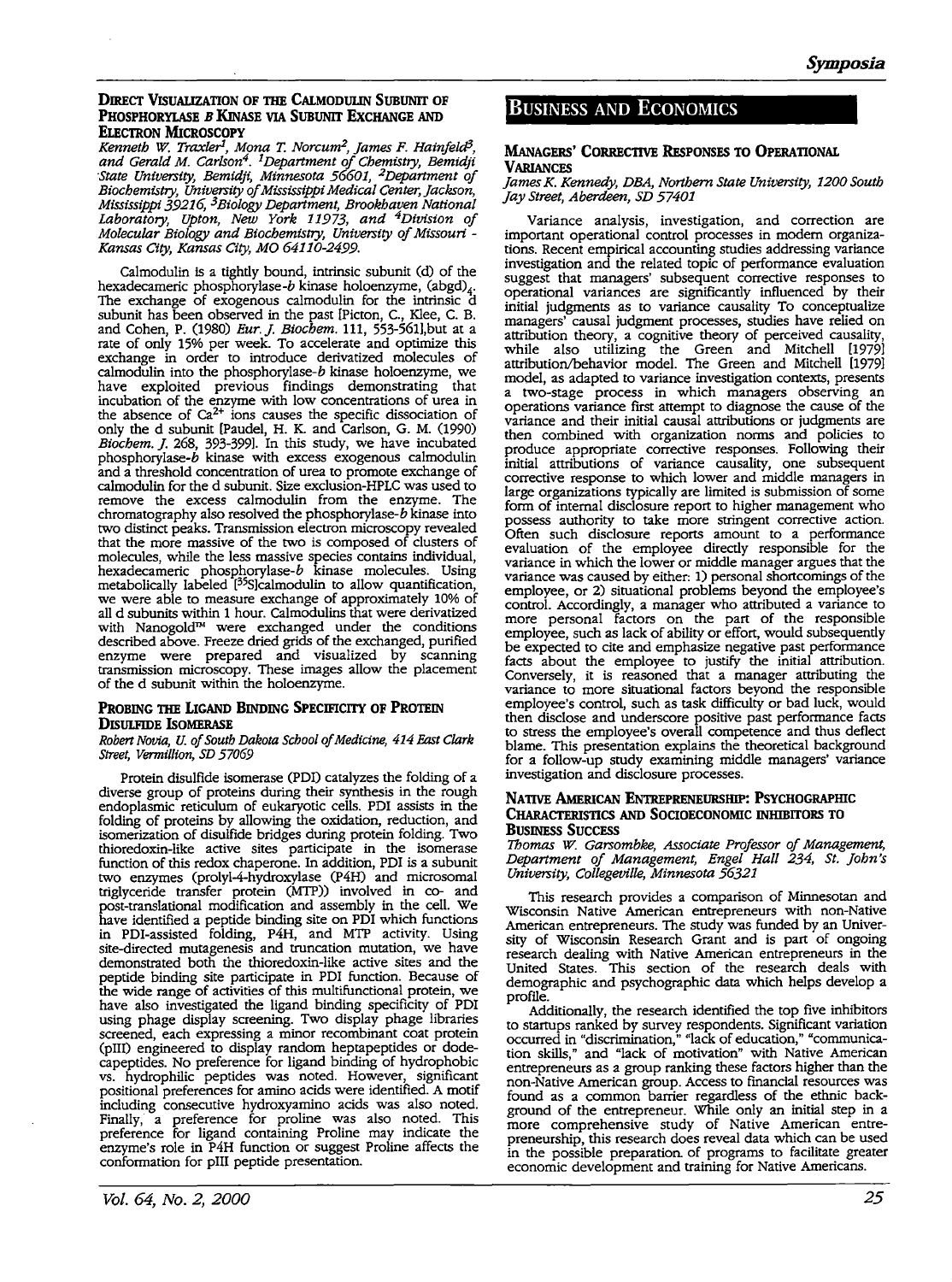# **Tm: ECONOMICS OF RETIREMENT INCENTIVES** IN **HIGHER EDUCATION**

#### *Steven D. Soderlind, Department of Economics, St. Olaf College, Northfield, Minnesota 55057*

This paper discusses the economic efficacy of Voluntary<br>irement Incentives in American higher education. It Retirement Incentives in American higher education. includes an overview of the employer's internal labor market, a discussion of nonfinancial considerations, and an economic model of the decision when to retire, calibrated to contemporary wealth, age, and retirement behavior in higher education. The general finding is that retirement incentives used to facilitate faculty turnover are hard to justify financially, so must be supported by nonfinancial effects.

### **OPTIMUM SKILL Mix CHOICE AND MAxlMizING JOB PERFORMANCE RANKING OCCUPATIONS USING A DEA fRAMEwORK**

*Dr. Raymond L. Raab and Dr. A. Maureen O'Brien, Dept. of Economics, Sch. of Business and Economics, University of Minnesota-Duluth, Duluth, MN 55812; Dr. Pradeep Kotamraju, Software Ed. Ind. Partnership, Minn. State Coll. and Univ. System, St. Paul, MN 55101* 

This paper utilizes a data envelopment analysis (DEA) to sort and rank occupations on the basis of an objective criteria in which the "efficient" occupation obtains maximum skills for the lowest wage. A skill frontier is constructed that is comprised of those occupations that maximize the skills output and minimizes the wage input. The objective function also identifies occupations that lie below the frontier (i.e., have efficiency scores less than unity) and measures the slacks in skills or wages that are necessary to reach the projected point of efficiency on the frontier. Data for the analysis comes from a survey of Minnesota employers in which they ranked the importance of five functional skill areas.

We find a statistically significant inverse relationship between efficiency scores and wages implying that higher-wage occupations have lower PEA efficiency scores. higher-wage occupations have lower PEA efficiency scores. These same results are found after grouping occupations in clusters and sorting by educational level. Occupations with greater DEA efficiency have lower wages and lower educational requirements.

One implication of these results is that employers find it easier to "hit the mark" in terms of achieving maximum skills for low wage jobs than when employing workers in high-wage jobs. These low-wage employers have no incentive to offer additional training because skills are already maximized given the wage. When demographic characteristics are added to the analysis we find that these occupations are dominated by women and blacks.

# THE INFLUENCE OF FAMILY/LIFE BALANCE INITIATIVES ON **WOMEN'S INTENTIONS TO LEAVE PUBLIC ACCOUNTING**

*Janice Raffield and Frank Coglitore, University of St. Thomas, 2115 Summit, St. Paul, MN 55105* 

While the public accounting profession has been very successful in recruiting highly talented women, the profession has not been able to retain these women in numbers comparable to men. Women comprise over 50% of new staff but only 8% of the partners in large firms. Prior research has shown that there is no substantial evidence of gender differences in behavioral traits, work ethic, education and experience or career objectives. In an effort to improve the retention and subsequent promotion of women, public accounting firms have implemented a number of initiatives, for example, mentor programs and innovative scheduling. While research documenting the existence of these programs has been conducted, there is very little research investigating whether these programs are effective in retaining women in public accounting. The primary source of available information is anecdotal data obtained in exit interviews. The purpose of this paper is to evaluate the influence of selected family/life balance initiatives by public accounting firms on

women's intentions to leave "big five" accounting firms. A questionnaire will be used to obtain data from the accounting professionals in these firms.

# **PHYSICIANS' SELF INSURANCE BEHAVIOR**

*Robert Quinn, Assistant Professor of Economics, Division of Economics and Public, Affairs, P.O. Box 8369, University of North Dakota, Grand Forks, ND 58202* 

In a time when state legislated required insurance programs are the norm and not the exception, it is surprising to learn that medical malpractice insurance is not required in the majority of states. Although not a problem in the past due primarily to inexpensive premiums and rare legal actions, today's environment has produced a growing propensity to litigate causing a dramatic rise in malpractice rates. In some litigate causing a dramatic rise in malpractice rates. In some areas of the country, physicians can respond to increasing malpractice rates by dropping conventional insurance and putting aside funds to be used in the event of an adverse malpractice judgment. This is known as self- insurance and is often referred to as "going bare" among physicians. The current paper presents a theoretical model of an individual's expected utility under conditions of both conventional and self-insurance. The model is expanded to include the more modern day problems of both uninsurable reputation loss and defensive medicine (physician's behaviors designed solely to lessen one's malpractice liability). A brief empirical section examines some recent aggregate self-insurance data from the College of Obstetricians and Gynecologists, as well as the propensity for family physicians to self-insure, according to a simple logit model.

### **IDENTIFYING THE EFFECTS OF MONETARY SHOCKS ON THE FARM SECTOR**

#### *Alaa A!Shawa, Concordia College*

This study concerns two potential channels for the transmission of monetary policy to the farm sector in the United States. The first one is the "money," channel where a relative-price model is used to explain the effect of monetary policy shocks on relative farm prices. The second one is the "credit" channel where the Flow of Funds Accounts (FOFA) data is used to assess the effect of monetary policy shocks on net funds raised in the farm sector.

The equilibrium relative-price model provides a linkage between monetary policy shocks and relative farm prices. The model shows that monetary policy can affect relative farm prices if aggregate price information is imperfect and if supply different. The short-run elasticity of supply of farm products is argued to be less than that of nonfarm products because of differences in the production processes. This characteristic of farm production causes relative farm prices to fall initially in response to a contractionary monetary policy shock.

The credit channel for the transmission of monetary policy is another way monetary policy can affect the farm sector. The credit view holds that monetary policy affects the borrowing and lending activities of the farm sector primarily because it affects the extent of financial intermediation.

A "semi-structural" vector autoregression (VAR) model is used to develop two VAR based policy shock measures - the federal funds rate and nonborrowed reserves. The effects of monetary policy shocks on the farm sector are then assessed using dynamic response functions obtained through the VAR model.

Relative farm prices show a steady and persistent decline after a contractionary monetary policy shock, while net funds raised in the farm sector increase for roughly a year then decline. The initial rise in the net funds raised reflects the difficulty for farmers to quickly alter their nominal expenditures. Eventually, they reduce their nominal expenditures and net funds raised decline as predicted by the credit view. (*JEL E5*, Q10, C32)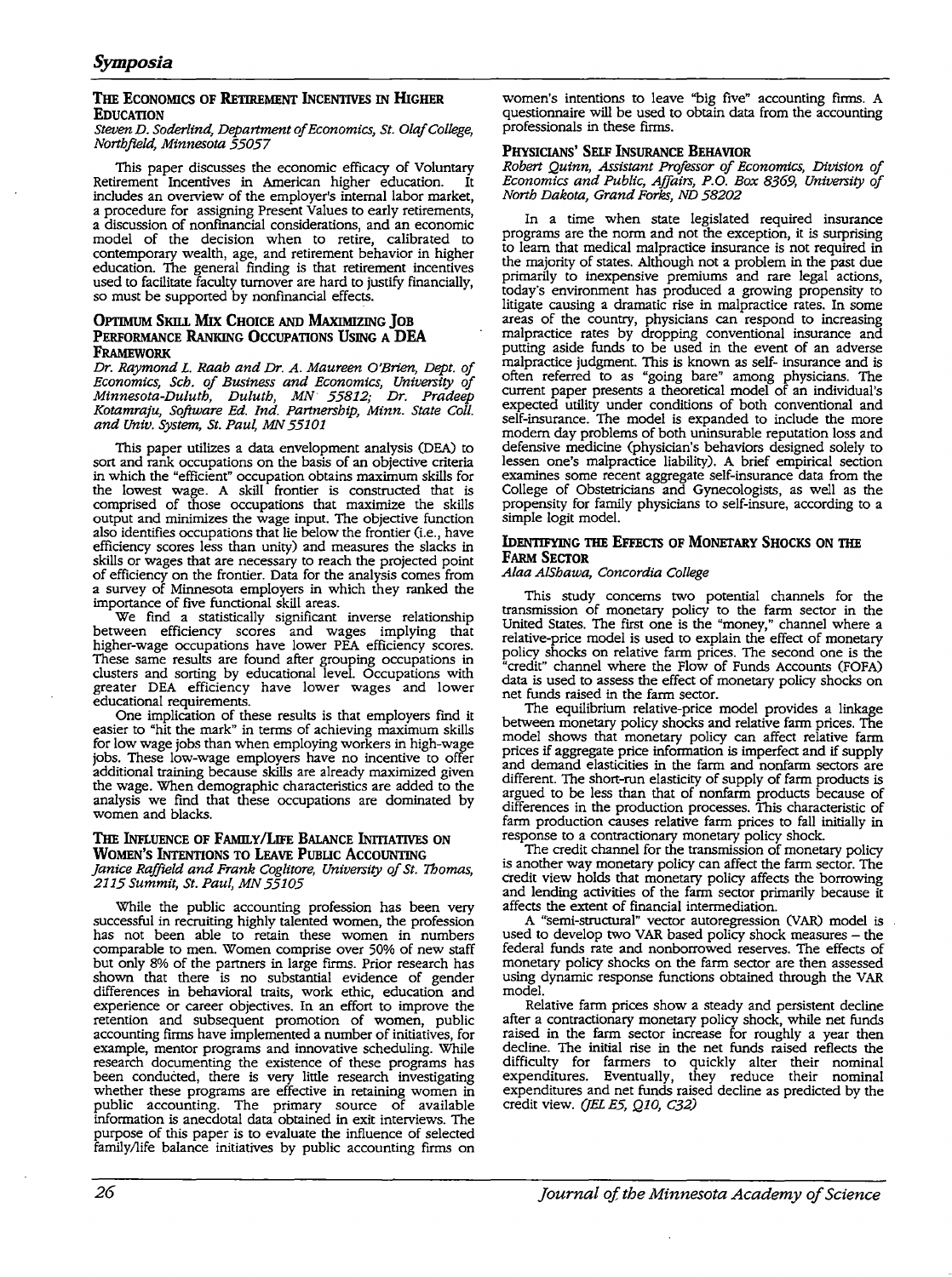### **SYSTEM DYNAMICS, A MODELING METHODOLOGY FOR COMPLEX ISSUES, WITH APPLICATION FROM THE BEEF INDUSTRY**

*Jack Trierweiler, Professor of Economics, Northern State University, Aberdeen, South Dakota 57401* 

Systems Dynamics, (SD), a computer-based simulation modeling methodology is a powerful tool for modeling complex issues. SD has been used to model systems from every conceivable discipline, from history and literature to biology, physics, and economics. Despite the growth and acceptance of SD, it is far from being well-known as a field in itself or as a contribution to the fields which it is used.

The scientific method has taught us to take apart that which we don't understand. To deal with problems by dissecting and examining the parts. This has its place, but can be inappropriate and even dangerous. If we are as interested in the connections or interactions between the parts as much as the individual parts we are interested in a system.

consequence of structure. If structure can be modeled, behavior can be predicted. Solving problems with delays has always been difficult, because system problems and the symptoms of these problems are separated in time. The longer the delay between the advent of a problem and the time when the problem becomes apparent, the more difficult to solve.

A SD simulation model of the U.S. beef industry from 1985 to 2000 will be used to demonstrate the power of the methodology to deal with complex problems. This industry is appropriate because of system structure from ranch to feedlot to packer to retail levels, plus the unique production delays at the ranch-feedlot levels.

# **FINANCIAL CHARACTERISTICS OF FIRMS RECEIVING GOING CONCERN AUDIT REPORTS**

*Srinivasan Ragothaman, Ph.D., Associate Professor, School of Business, University of South Dakota, Vermillion, SD 57069* 

Statement on Auditing Standards No. 59 [AICPA, 1988], has significantly increased the auditor's responsibilities in evaluating whether there is a substantial doubt about the entity's ability to survive as a going concern. Although it is crucial that auditors make proper judgments when reaching these decisions, assessing a company's going concern status remains<br>a complex and imprecise process. Menon and Schwartz (1987) found that only 63 out of a sample of 141 bankrupt firms had ever been issued a going concern audit report prior to bankruptcy. This study underscores the need for exploring statistical techniques such as logistic regression (Logit) that will help auditors in making decisions in a structured way.

Financial statement data for 176 companies from the COMPUSTAT database relating to going concern audit report (GCAR) and No GCAR (NGCAR) firms were used to generate independent variables. Logit analysis was conducted on a sample of 86 GCAR firms and 90 NGCAR firms. The Logit results indicate that the NGCAR firms were more profitaldle than GCAR firms. NGCAR firms had larger working capital ratios than GCAR firms. GCAR firms had larger debt to equity ratios than NGCAR firms. In other words, GCAR firms were highly leveraged. NGCAR firms were larger in size compared to GCAR firms. Finally, NGCAR firms had higher levels of retained earnings as a percentage of total assets than GCAR firms. However, the size of the sample used in this study somewhat limits the generalizability of the results

# **A TRADING SYSTEM USING MINI S&P FuTuREs**

*Richard Goedde, St. Olaf College 1520 St. Olaf Avenue, North.field, MN 55057* 

This paper introduces a system for trading Mini S&P Futures. The basic concept of the system is to take advantage of the increasing volatility in the stock market by buying more mcreasmg volatility m the stock market by buying more contracts as the price drops and selling these contracts for small, but frequent, gains. Both buy and sell prices and the number of contracts purchased and sold are determined before the system is started, and do not change until realized gains allow for more aggressive parameters. The market price transaction to take place. The system relies on limit orders so that the user does not have to continually monitor prices. Some contracts will be held for hours and other contracts for months. The pre-determined buy prices and the number of contracts purchased are designed to insure that adequate capital is available to continue purchasing futures as the price falls. This paper: 1. Explains the mechanics of how the system works. 2. Analyzes profit potential by applying the system to works. 2. Analyzes profit potential by applying the system to a sample of historical price movements, and calculates minimum capital required. 3. Provides recommendations for risk control. 4. Explains the psychological advantages of the system.

#### **ECONOMIC IMPACT OF NON-PROFIT, CHARITABLE AGENCIES: Tm: UNITED WAY**

Charles A. Rambeck, St. John's University, Department of *Economics, Collegeville, MN 56321* 

Non-profit charitable institutions redistribute income. As such, their net economic impact on the community might be evaluated at zero: the economic gains of one group just offset by the losses of another. Certainly the conventional methods used to evaluate the economic impact of sports facilities, public building projects, or other types of physical economic activity, which focus on the flow of resources, would place the impact of redistribution at zero. Yet we know intuitively that institutions like the United Way and other charitable endeavors add something to our communities. We strongly suspect that our lives are better because they exist. This paper attempts to measure the economic impact of a non-profit, charitable institution, using the United Way of the St. Cloud Area as a case study. The focus of the paper is on the methodology of measuring economic impact rather than the details of this particular case

# **A FOREIGN MADE PRODUCT: MADE** IN **THE U.S.A.**

*Terry Richardson, Ph.D., Northern State University Aberdeen SD57401* ' '

American products need to be able to compete in world markets There is stiff international competition on all fronts.<br>The Japanese know that there are about six times more potential buyers in the (old) Soviet bloc nations and China than there are in the United States.

An emerging "new Europe" which is committed to metric<br>measurement will have an enormous economic impact on measurement will have an enormous economic impact on international trade. The European Community (EC) is no longer a great place for inch-pound goods! Everyone is attempting to harmonize standards, product labels, patents, trademarks, sizes, licenses, etc.

Our refusal to provide products built to the worldwide standards which other nations prefer continues to undermine our competitive position internationally. Our long-standing our competitive position internationally. Our long-standing dominance of many product markets has allowed us to dictate our measurement standards for years. Time is running out. Europe, China and underdeveloped countries w Europe, China and underdeveloped countries will grow more than the U.S. International trade will be a market driven business. There are currently more than 20,000,000 small companies driven by demographics. It is estimated that about 30% will be in international trade.

Americans don't realize what loss of world market share is doing to our standard of living. According to the U.S. Department of Commerce, "reluctance to join other nations in using the metric system costs the U.S. billions yearly." World consumers want to be able to purchase nuts and bolts at their consumers want to be able to purchase nuts and bolts at their<br>local hardware store when pieces need to be replaced on U.S. made products. They do not want to wait some time for "foreign made" parts to be shipped from U.S. manufacturers.